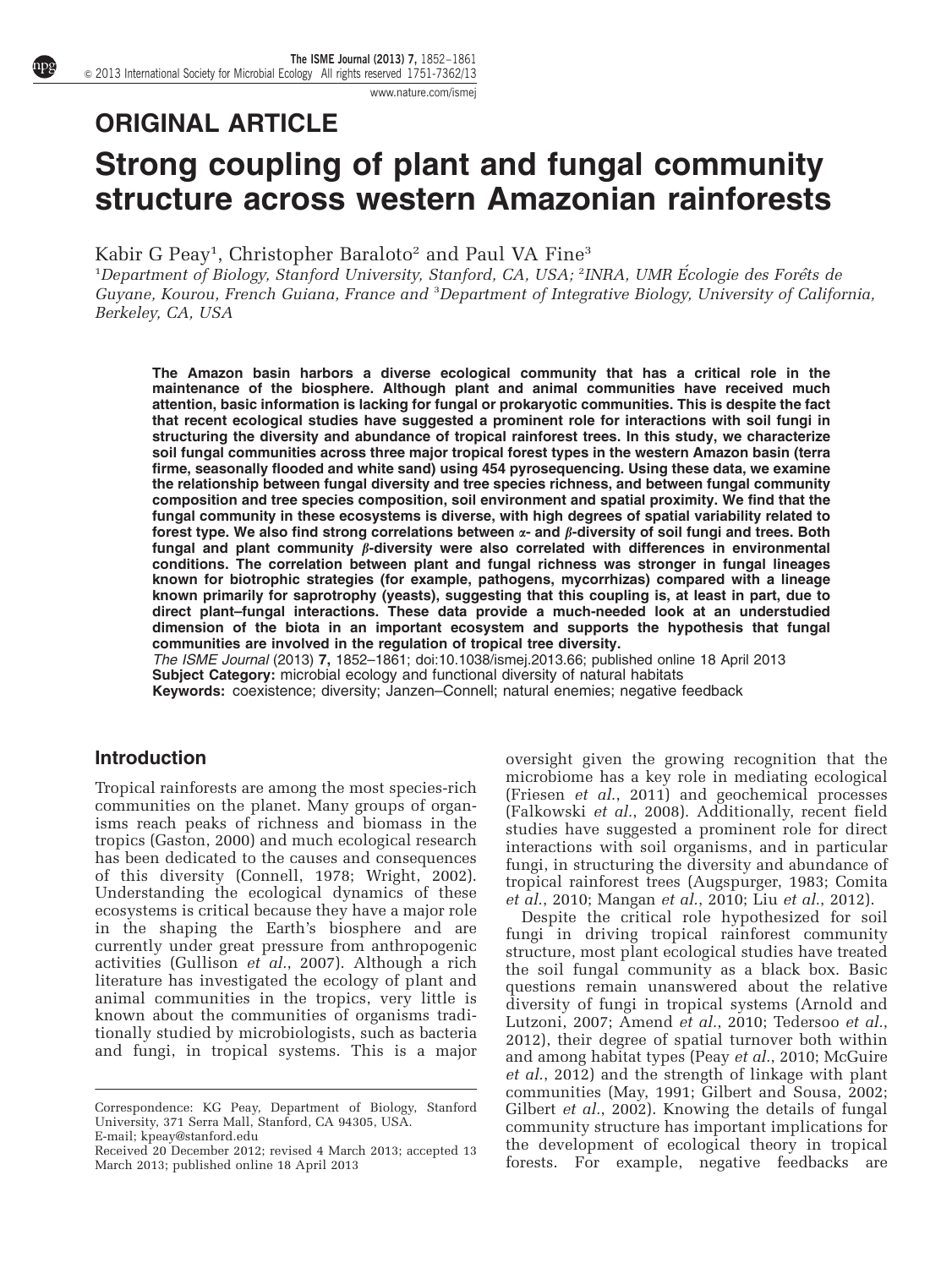generally thought to depend on high levels of variability in the strength of plant–fungal interactions and on strong spatial heterogeneity in fungal community composition ([Gilbert, 2002](#page-8-0)). However, theoretical ([May, 1991\)](#page-9-0) and empirical ([Gilbert](#page-8-0) et al., [2002;](#page-8-0) Smith et al.[, 2011, 2013\)](#page-9-0) studies have suggested low levels of fungal host specificity in tropical forests, and many studies have questioned the importance of dispersal limitation in microbes [\(Finlay, 2002](#page-8-0); [Queloz](#page-9-0) et al., 2011). Detailed knowledge on the structure of fungal communities is thus necessary to guide research to answer these critical ecological questions.

In this study, we characterize fungal community structure across large spatial and environmental gradients in the Peruvian Amazon basin using nextgeneration DNA sequencing. We use these data to (a) characterize local-scale fungal richness (a-diversity) and test whether fungal richness is positively correlated with local plant species richness; (b) quantify spatial turnover  $(\beta$ -diversity) in fungal community similarity and test whether or not this is correlated with plant community structure. Few previous studies have looked at fungal community structure in great depth or across large gradients in tropical forests. Our results show that fungal diversity is high in tropical soils and that there is a strong linkage between plant and fungal communities. We discuss how these results can shed light on the potential for plant–soil feedbacks to regulate tropical tree community structure.

## Materials and methods

#### Sites

All sites were located in the western Amazon basin in Loreto, Peru, as part of a larger ongoing project examining the effects of soil heterogeneity on tropical forest structure and floristic composition (Fine [et al.](#page-8-0), [2010](#page-8-0); [Baraloto](#page-8-0) et al., 2011). The region is aseasonal and receives an annual average of  $>3000$  mm of rain [\(Marengo, 1998\)](#page-9-0). The sites sampled were chosen to be representative of undisturbed tropical rainforest and have no known history of logging, fire or other disturbance.

We sampled fungal communities in seven plots that represent strong natural gradients in tree species diversity and community structure, with two plots each in seasonally flooded and white sand forests and three plots in terra firme clay forests. Plots were established in July 2008 following methods for modified 'Gentry plots' as described in [Phillips](#page-9-0) *et al.*, 2003, with 10 aggregate  $2 \times 50\,\mathrm{m}$ transects (0.1 ha) within a 2-ha area. In our plots, transects are arranged along a central line (plot center) in a 'wishbone' format (Supplementary Figure S1). In all the plots, we recorded (i) soil characteristics and forest structure; and (ii) species identity for all the trees  $>2.5$  cm diameter at  $1.3$  m height, standardizing taxonomy across regions with

project-specific vouchers referenced to the Missouri Botanic Garden's herbarium (see Supplementary Table S1 for complete plant species list). All environmental and tree community variables were recorded at the plot-level (for example, one measurement per plot) for the purpose of our statistical analyses. More details of plot design, inventory and measurement of environmental parameters are available in [Baraloto](#page-8-0) et al. (2011). Although we did not measure soil pH at these sites, other studies from the same region suggest that pH can co-vary with other soil environmental variables, such as base cation concentration, that were measured in our plots [\(Tuomisto](#page-9-0) et al., 2003, Paul VA Fine, unpublished data).

#### Fungal community sampling

We took 10 soil samples at 20 m intervals along the center of seven plots (N of  $7 \times 10 = 70$  samples). Each sample consisted of a  $1000 \text{ cm}^3$   $(10 \times 10 \times 10)$ cm) cube removed using a sharp knife. Soil samples were field sieved to remove roots and large debris and then stored in a plastic bag for transportation. On the same day, a single 0.5 g subsample taken from each core were weighed out on a digital microbalance and stored individually in Lifeguard DNA preservation solution (MoBIO, Carlsbad, CA, USA). DNA extraction and analyses were performed on separate samples from soil chemistry. Due to the remote location of most field sites, samples were stored in a cool location but were not refrigerated until return to Iquitos, generally  $\langle 1 \rangle$  week. In Iquitos, samples were stored at 4 °C until shipment back to UC Berkeley where they were kept at  $-20^{\circ}$ C until DNA extraction.

#### Molecular methods

DNA was extracted from each sample using the PowerSoil DNA Isolation Kit (MoBio). For each DNA extraction, we performed a single PCR amplification in a 20-µl reaction using 1 unit of HotStar-Taq polymerase (Qiagen, Valencia, CA, USA),  $1 \times PCR$  buffer, 200  $\mu$ M of each dNTP, 0.375  $\mu$ M of each primer. Cycling parameters were 1 cycle of 95 °C for 3 min, 35 cycles of 94 °C for 1 min, 51 °C for 1 min and  $72^{\circ}$ C for 1 min followed by a final extension at  $72^{\circ}$ C for 7 min. Forward primer consisted of the 454 Lib-L A-adapter, a 10 base pair barcode, plus the fungal-specific primer ITS-1F (Internal Transcribed Spacer-1F; [Gardes and Bruns,](#page-8-0) [1993\)](#page-8-0) while the reverse primer consisted of 454 Lib-L B-adapter and the ITS-4 primer. Negative controls were included at all stages of the sampling process, including blank Lifeguard samples carried into the field, as well as negative controls introduced during DNA extraction and PCR amplification. Successful amplification was confirmed using gel electrophoresis. Successful amplifications were cleaned using the QIAquick PCR purification kit (Qiagen), quantified using the Quant-iT dsDNA HS Assay Kit on a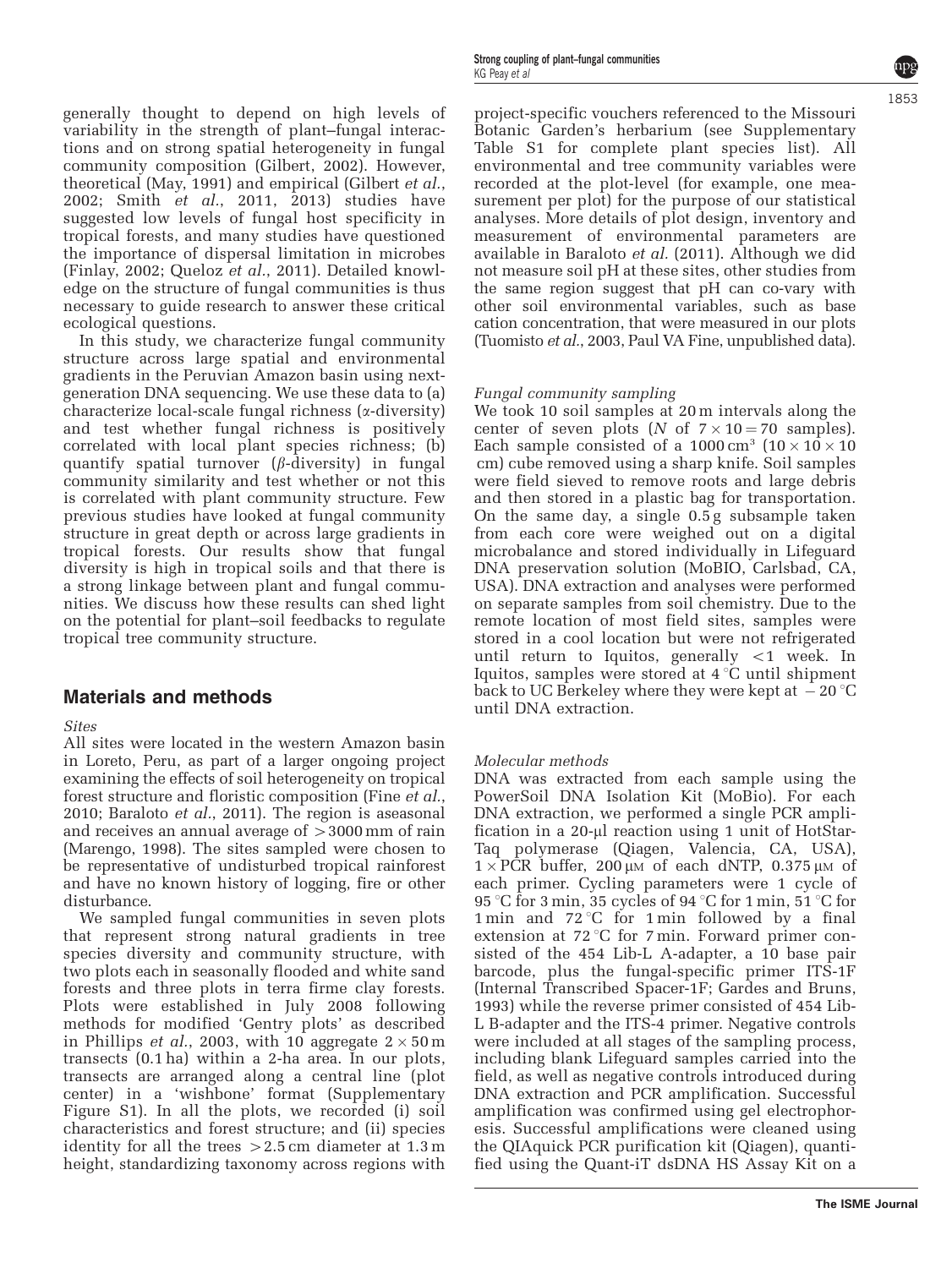Qubit fluorometer (Invitrogen, Carlsbad, CA, USA) and pooled into equimolar concentrations. The pooled sample was sequenced using Titanium chemistry on  $\frac{1}{4}$  of a 454 sequencing run using the Lib-L amplicon kit at the Duke University Genome Sequencing and Analysis Core Facility.

### Sequence processing

Initial sequence processing and sample assignment were done using the QIIME v.1.3.1 software package ([Caporaso](#page-8-0) *et al.*, 2010) with the flags  $-1300 - L700$  $-e$  0 and  $-H$  10. To account for sequencing error that can arise as part of the PCR and 454 sequencing process, we used flowgram clustering [\(Knight and](#page-9-0) [Reeder, 2010\)](#page-9-0) as implemented in the QIIME v.1.3.1 software package with a Titanium error profile. Our sequences were clustered into operational taxonomic units (OTUs) at 97% sequence similarity using the USEARCH algorithm ([Edgar, 2010](#page-8-0)), a level that has been shown to approximate known species concepts in fungi (Smith  $et$  al.[, 2007](#page-9-0)). Chimeric sequences were removed using a combination of de novo and reference-based Chimera checking using the program UCHIME (Edgar et al.[, 2011](#page-8-0)) implemented during the USEARCH clustering process. Based on these methods, we observed 108 and 144 sequences with de novo and reference-based Chimera checking, respectively, of which 76 were flagged by both methods (approximately 4% of OTUs) and removed from all further analyses. Taxonomic affiliation of OTUs was assigned for a representative sequence from each OTU using the BLAST option in the assign\_taxonomy.py script. Our database consisted of a previously published sequence database ([Tedersoo](#page-9-0) et al., 2010b) and a QIIME-formatted taxonomy file that was initially based on downloaded GenBank taxonomy using a custom PERL script written by Jason Stajich (<http://bit.ly/RlzNY5>). This file was then manually edited so that all sequences included the same subset of ranks (Kingdom, Phylum, Class, Order, Family and Genus). Phylogenetically uniformative designations (for example, Mitosporic Ascomycetes) were coded as Unknown. Because of known problems with possible skewed sequence abundance using fungal ITS primers (Amend et al.[, 2010b](#page-8-0), [Ihrmark](#page-9-0) et al., [2012](#page-9-0)) we use only sample presence-absence from our rarefied OTU tables to describe the fungal community.

## Statistical analysis

The relationship between per-sample fungal OTU richness and plot variables was analyzed using a linear mixed-effects model with samples nested within plots and plot identity as a random variable in the R programming environment [\(R Core](#page-9-0) [Development Team, 2009\)](#page-9-0) with the package nlme. Because samples differed in the number of sequence reads obtained (mean  $= 1670$ , range  $= 0$ –6071), each sample was rarefied to 500 sequences using the alpha\_rarefaction.py script in QIIME. This sequence depth allowed us to retain the majority of samples (54/66) while still maintaining a reasonable sequencing depth. Preliminary analyses using a cutoff of 1000 sequences showed no apparent differences. To see whether the scale of fungal community analysis mattered (for example, sample vs plot level), we calculated total plot-level fungal richness (rarefied to 6500 sequences, the minimum number of sequences across all plots) and used regular linear regression to test for a relationship between plant and fungal richness. Because mean richness per sample and per plot were highly correlated  $(r^2 = 0.98, P < 0.001)$ , the scale of analysis does not affect our results. To evaluate whether the relationship with plant species richness differed across fungal trophic strategies, we also calculated plotlevel richness for three of the most diverse and abundant lineages found in the study (Hypocreales, Glomerales, Saccharomycetales), and which have relatively distinct trophic strategies.

Community structure was analyzed by rarefying soil samples to 500 sequences using the multiple\_rarefactions.py script in QIIME and calculating community dissimilarity using either the Jaccard or  $\beta_{\text{Sim}}$  index (Koleff *et al.*[, 2003](#page-9-0)). This process was repeated 10 times and the average dissimilarity score across samples was used for analyses. We chose to use two methods to measure community dissimilarity. Jaccard distance is calculated as  $1 A/(A + B + C)$ , where 'A' = the species found in both the samples, 'B' = species unique to Sample 1 and  $C'$  = species unique to Sample 2. Jaccard distance thus provides a metric based on absolute number of species shared between two samples, ranging from 0 (no species shared) to 1 (all species shared). The  $\beta_{\text{Sim}}$ metric controls for differences in sample richness by using the minimum number of species, which could be shared to calculate disimilarity, for example,  $min(B,C)/(min(B,C) + A)$ . Because the two methods gave similar results, we report results based on Jaccard here due to its ease of interpretation. A Mantel test was used to determine whether or not samples taken from a given forest were independent or showed spatial autocorrelation. To test whether habitat influenced community structure, we calculated the proportion of sample variation attributable to habitat type using permutational analysis of variance [\(Anderson, 2001\)](#page-8-0) as implemented by the function Adonis in the R package Vegan. Plot-level fungal  $\beta$ -diversity was also calculated and regressed against plant  $\beta$ -diversity, spatial distance between plots and environmental similarity, using the Mantel test in Vegan. Because most environmental variables are correlated, environmental similarity was calculated as Euclidean distance calculated from scaled principal component analysis scores for each site based on 12 soil variables, including total C, N, C:N ratio,  $NO<sub>3</sub>-N$ , P, K, Na, Ca, Mg, % Sand, % Silt and % Clay. For details, see [Baraloto](#page-8-0) et al. [\(2011\).](#page-8-0)

1854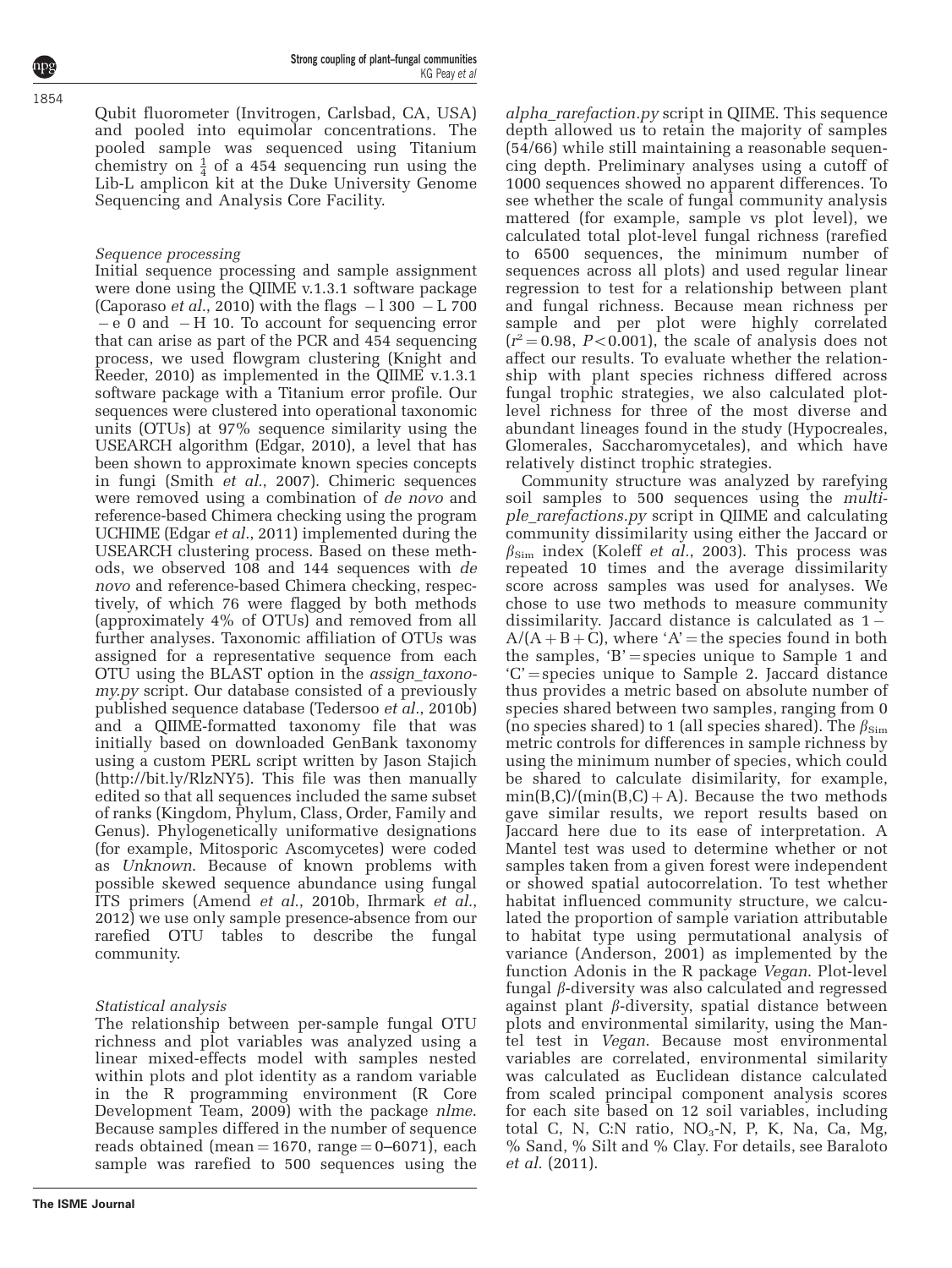## <span id="page-3-0"></span>**Results**

Fungal a-diversity varied greatly across our samples but tended to mirror patterns of tree  $\alpha$ -diversity. In total, we detected 1776 species-level fungal OTUs from our successfully sequenced soil samples. Average fungal richness per soil sample (rarefied to 500 sequences) was similar in magnitude  $(mean = 44, s.d. = 44, range = 2-177)$  to plot-level diversity observed for tree species (mean  $=111$ ,  $s.d. = 38$ , range  $= 64-152$ , while mean plot-level fungal richness (rarefied to 6500 sequences) was  $297$  (s.d.  $= 222$ , range  $= 68 - 629$ ). Chao 1 estimates of richness were about 30% higher on average, with per sample mean of 62 OTUs  $(s.d. = 68, \text{ range} =$  $2-275$  and per plot mean of 389 (s.d. = 288, range  $= 97-823$ . Observed fungal OTU richness was positively correlated with tree species richness at both the sample (slope = 0.83,  $t = 5.04$ ,  $P = 0.004$ ; Figure 1a) and plot level  $(r^2 = 0.79, \text{ slope} = 5.12,$  $t = 4.31, P = 0.008$ ; Figure 1b). Soil environmental variables, on the other hand, showed no significant relationship with fungal OTU richness. Models showed no relationship between fungal sample richness and total soil nitrogen (Slope  $= -72.43$ ,  $t = -0.53$ ,  $P = 0.62$ , soil NO<sub>3</sub> (slope = 2.47,  $t = 0.97$ ,  $P = 0.38$ ), phosphorus (slope =  $-4.24$ ,  $t = -1.92$ ,  $P = 0.08$ ), percentage of soil clay content (slope =  $-0.19$ ,  $t = -0.31$ ,  $P = 0.77$  or soil C:N ratio (slope  $= -2.31$ ,  $t = -1.14$ ,  $P = 0.30$ ). There were



Figure 1 Fungal and tree species richness are positively correlated. Figure shows regression of tree species richness per plot against: (a) fungal richness per sample, and (b) fungal richness per plot. For sample-level analyses, fungal richness was treated as a nested variable using a linear mixed-effects model. Both regressions were significant at  $P < 0.05$  level.

Fungal  $\beta$ -diversity, or species turnover, was high across both the samples and plots. Mean Jaccard distance, where  $0 =$ identical OTUs and  $1 =$ no common OTUs, was 0.96 comparing across all the soil samples (range  $= 0.63 - 1.0$ , s.d.  $= 0.05$ ) and 0.92 comparing across all the plots (range  $= 0.85 - 0.98$ ,  $s.d. = 0.04$ . Although samples taken within a site tended to be more similar to each other (Adonis  $F_{6,46} = 3.11, P = 0.001, R^2 = 0.29$ , we detected little evidence of spatial autocorrelation comparing soil cores within plots as the Mantel test was insignificant for six of seven plots  $(P>0.05$ , except Site 13; Mantel  $r = 0.49$ ,  $P = 0.003$ ). Overall most samples within a plot shared few OTUs (mean within-site  $Jaccard = 0.91$ ,  $range = 0.88 - 0.94$ ,  $s.d. = 0.024$ . However, community composition was generally more similar in samples taken from the same edaphic habitat (Adonis  $F_{2,52} = 1.95$ ,  $P < 0.001$ ,  $R^2 = 0.07$ , Figure 2).

Despite the overall low resemblance of both the plant (mean Jaccard  $= 0.96$ , range  $= 0.81 - 0.99$ ,  $sd = 0.04$ ) and fungal communities across plots, there was a positive correlation between plant and fungal  $\beta$ -diversity (Mantel  $r = 0.56$ ,  $P = 0.007$ ; [Figure 3](#page-4-0)). A single outlier in this relationship was observed for two plots on white-sand substrates, which tend to share dominant tree species with good dispersal abilities, resulting in lower plant species turnover compared with pairwise comparisons between other



Figure 2 Non-metric multidimensional scaling (NMDS) plot depicting similarity of fungal communities sequenced from individual soil samples taken across three western Amazon basin forest types: seasonally flooded (grey), terre firme (black), and white sand (white). Different symbols within a given forest type show the plot from which samples originated. Despite the high variability in fungal community structure, clustering of samples by forest type  $(P>0.05)$  indicates that these edaphically structured plant communities also harbor distinct fungal communities.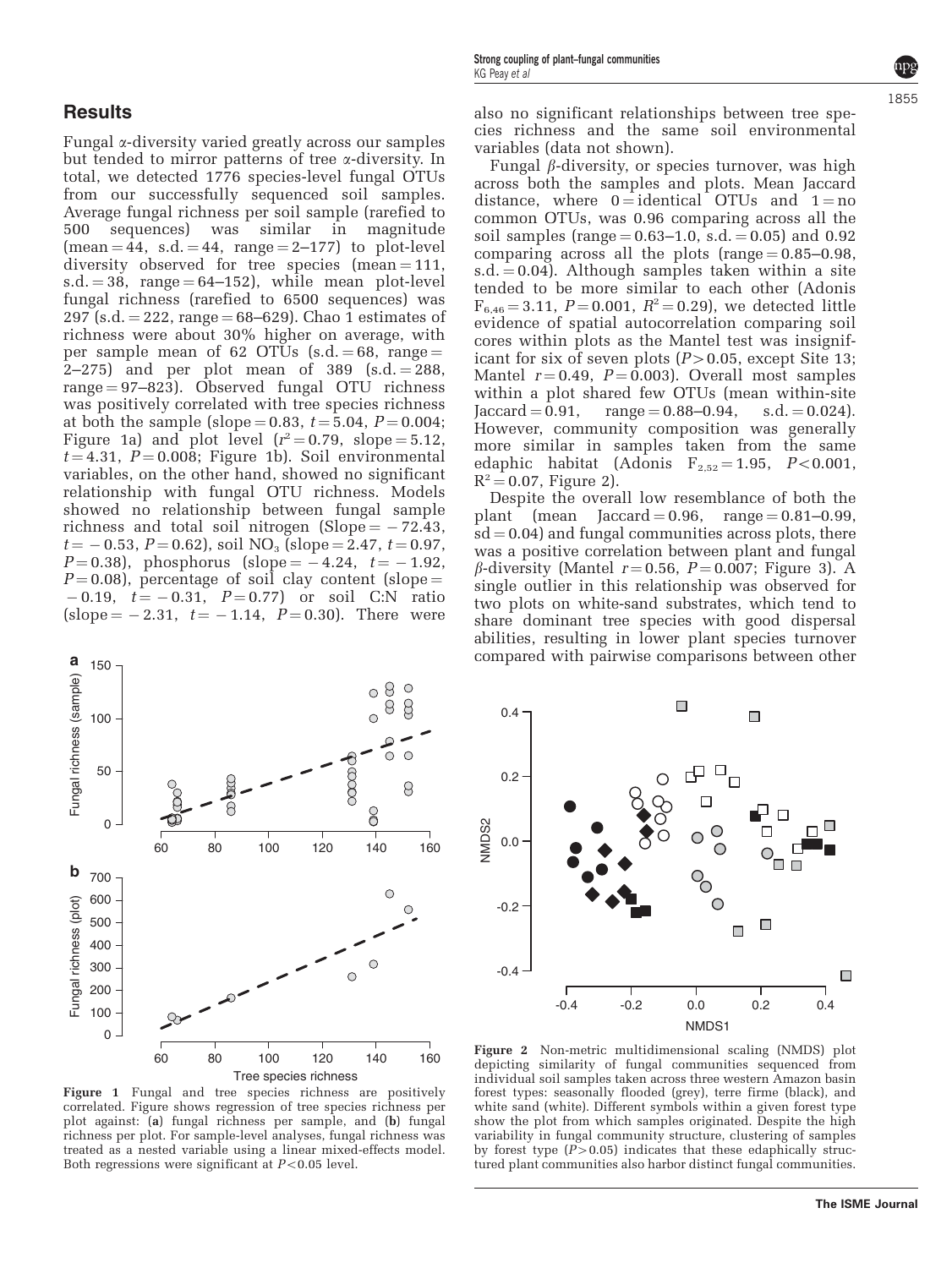<span id="page-4-0"></span>

Figure 3 Coupling of plant and fungal  $\beta$ -diversity across western Amazon basin forest sites. The plot shows pairwise community distance  $(1 -$  Jaccard index) for fungal and plant communities, where  $0 =$  identical communities and  $1 =$  no shared OTUs. Overall  $\beta$ -diversity was high, with few taxa in either guild shared across sites. However, the positive correlation (Mantel  $r = 0.56$ ,  $P = 0.007$ ) shows that sites with more similar plant communities also had more similar fungal communities, indicative of biotic coupling.

habitat types ([Fine and Kembel, 2011](#page-8-0)). Fungal community turnover remained relatively high between these two plots, which are separated by  $>100$  km. There was no correlation between fungal  $\beta$ -diversity and spatial proximity of plots (Mantel  $r = 0.04$ ,  $P = 0.31$ ; however, both fungal and plant community  $\beta$ -diversity were correlated with differences in environmental conditions (Fungal Mantel  $r = 0.46$ ,  $P = 0.02$ ; Plant Mantel  $r = 0.67$ ,  $P = 0.002$ ).

The evolutionary diversity of fungi recovered from these soils was also high at higher taxonomic levels. Fungal OTUs were assigned across 81 orders, 189 families and 538 genera. Ascomycota and Basidiomycota were the most frequently encountered, accounting for 64% and 23% of all observations (Supplementary Figure S2). Overall patterns of taxonomic representation were fairly consistent across the different soil types [\(Figure 4\)](#page-5-0). The Hypocreales (204 OTUs), Agaricales (178), Saccharomycetales (121), Xylariales (101) and Glomerales (94) were the most diverse and commonly observed orders across the study (Supplementary Figure S2). Most higher fungal taxa contain mixed ecological strategies, but the Hypocreales are well known to contain a large number of plant-associated pathogens and leaf endophytes ([Berbee, 2001](#page-8-0); [Arnold and](#page-8-0) [Lutzoni, 2007\)](#page-8-0), the Glomerales are exclusively involved in arbuscular mycorrhizal symbiosis ([Smith and Read, 2008\)](#page-9-0) and the Saccharomycetales (the true yeasts) are primarily saprotrophic [\(Suh](#page-9-0) et al.[, 2006\)](#page-9-0). We observed a positive correlation between tree species richness and richness of Hypocreales  $(r^2 = 0.68,$  slope  $= 0.54 \pm 0.16, P = 0.022$ ) and Glomerales  $(r^2 = 0.56, \text{ slope} = 0.32 \pm 0.1, P = 0.051)$ but not of Saccharomycetales  $(r^2 = 0.03,$  slope =  $-0.03 \pm 0.15$ ,  $P = 0.71$ ) ([Figure 5\)](#page-5-0).

## **Discussion**

Our results show that plant and fungal community structure are strongly correlated in one of the most diverse ecosystems on the planet, the rainforests of the western Amazon basin. This finding is particularly notable given the fact that we were working across multiple habitat types and at sites separated by distances ranging from  $3 \text{ to } >100 \text{ km}$  and because of the detection difficulties associated with assessing fungal community structure (Peay et al.[, 2008](#page-9-0)). The relationship between plant and fungal community structure is of particular interest given the recent findings that plant interactions with the soil community have a strong role in structuring the diversity and abundance of tropical trees ([Comita](#page-8-0) et al.[, 2010;](#page-8-0) [Mangan](#page-9-0) et al., 2010; [Terborgh, 2012\)](#page-9-0). We found that tree and fungal diversity were strongly correlated at both the sample and plot level. Although it was not possible to include all plants (for example, herbs and lianas) in our sampling, this does suggest a relatively robust correlation. From a theoretical perspective, there is good reason to expect strong links between plant and fungal richness, either due to host specificity of fungal biotrophs ([Gilbert and Webb, 2007\)](#page-8-0) or increased resource diversity for saprotrophs [\(Waldrop](#page-9-0) *et al.*, [2006\)](#page-9-0). Although we found no significant abiotic predictors of fungal richness, other studies have found that fungal richness responds more strongly to abiotic factors or productivity rather than to plant species richness per se [\(Waldrop](#page-9-0) et al., 2006; [McGuire](#page-9-0) *et al.*, 2012). It is unclear why these studies might differ in their results, but to date, there are still few studies of large-scale plant–fungal richness using next generation sequencing techniques. One possibility is that plant–fungal richness relationships vary with scale or abiotic context. Another is that these relationships depend on the genetic marker or method used to assay fungal community structure  $(ITS + 454$  in this study,  $18S + 454$  in [McGuire](#page-9-0) et al., 2012, ITS + ribosomal intergenic spacer analysis (RISA) in [Waldrop](#page-9-0) et al., 2006). It is also important to note that our estimates of fungal diversity are not absolute—for example, they would change with greater sequencing depth or with greater number of soil samples. A solid understanding of fungal–plant diversity relationships is critical for a number of ecological applications, for example, predicting global fungal biodiversity ([Hawksworth, 1991, 2012](#page-8-0); [May, 1991\)](#page-9-0). Hopefully with more large-scale studies from the tropics, and using a common sequencing approach, a clearer answer will emerge.

Fungal communities are highly variable in space and time, even within a single forest stand ([Izzo](#page-9-0) et al.[, 2005\)](#page-9-0). Despite this, we found that there were correlations between the similarity of plant species and similarity of soil fungal OTUs across our plots. Because the differences in forest type across these western Amazon basin sites are driven by well-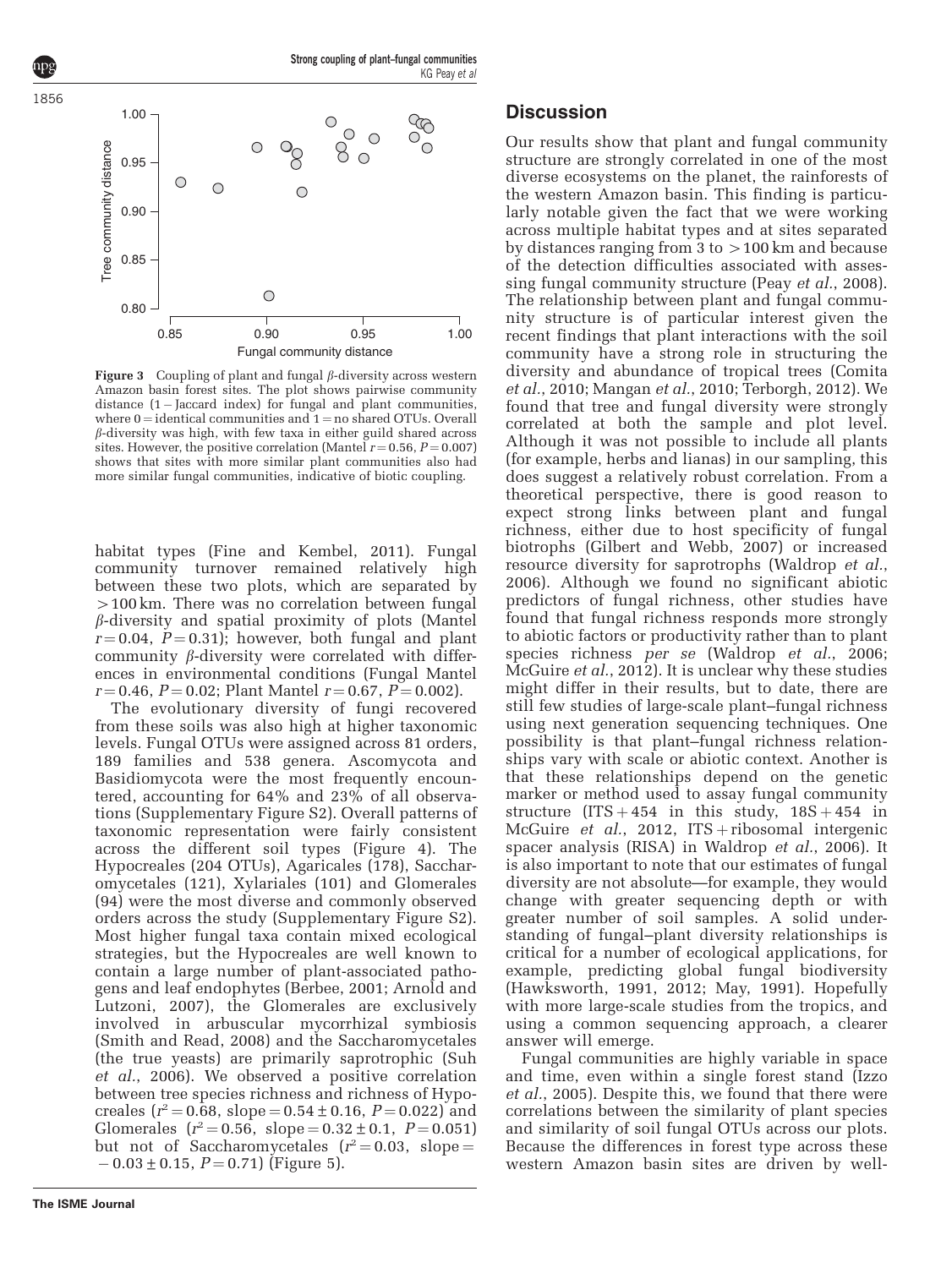<span id="page-5-0"></span>

Figure 4 Taxonomic composition of fungal communities recovered from rainforest soils in the western Amazon basin. Bars show the frequency with which different taxonomic groups were recovered based on 454 pyrosquencing of the fungal ITS region. Lineages with fewer than five occurrences across all the samples were removed from the figure for clarity. This includes the Atractiellomycetes, Blastocladiomycetes, Cystobasidiomycetes, Dacrymycetes, Exobasidiomycetes, Monoblepharidomycetes, Pucciniomycetes and Zoopagomycotina. The results are shown for all the samples and summarized by soil type. In total, >1700 fungal OTUs from 81 orders, 189 families and 538 genera were detected in our data set. Despite differences in community structure across soil types, phylogenetic representation appears largely similar.



Figure 5 Correlation between plant and fungal richness for lineages with different trophic strategies. We regressed plot-level fungal richness against plant richness for three of the most diverse lineages identified in this study and that are characterized by different trophic strategies: the Hypocreales (plant-associated biotrophs,  $S = 204$ , Rank = 1), Saccharomycetales (Saprotrophs,  $S = 121$ , Rank = 3), and Glomerales (Mycorrhizal,  $S = 94$ , Rank = 5). Our results show that there is a strong correlation between plant and fungal richness for the lineages with strong plant associations  $(P<0.05$ , black lines) but not saprotrophic lineages (grey line,  $P > 0.05$ ).

known edaphic factors (for example, seasonally flooded, terre firme or white sand soils; [Baraloto](#page-8-0) et al.[, 2011](#page-8-0); [Fine and Kembel, 2011\)](#page-8-0), it is not

possible to determine from an observational study such as ours whether fungal communities were responding primarily to the plant community, the common soil environment or both. Although a number of studies have shown clear relationships between edaphic variables and fungal community structure (reviewed in Peay et al.[, 2008\)](#page-9-0), experimental studies of host-dependent soil fungi have also shown that even extreme edaphic conditions (for example, serpentine soils) do not pose much of a direct physiological challenge to soil fungi ([Branco,](#page-8-0) [2010\)](#page-8-0) and many common fungi can grow well in extreme environments, for example, the surface of the Chernobyl nuclear reactor [\(Dadachova and](#page-8-0) [Casadevall, 2008](#page-8-0)). Landscape-scale studies of temperate Agaricomycetes across a similar climatic and edaphic background have shown that tree community structure has strong effects on fungal communities [\(Edwards and Zak, 2010](#page-8-0)). Similarly, at another neotropical rainforest site, [Henkel](#page-9-0) et al. (2002) found that ectomycorrhizal trees and fungi were not restricted by local variation in soil type. If the edaphic variation exhibited by our sites is not likely to be a direct physiological barrier to most fungi, then it seems plausible that the correlation between plant and fungal community structure we observe is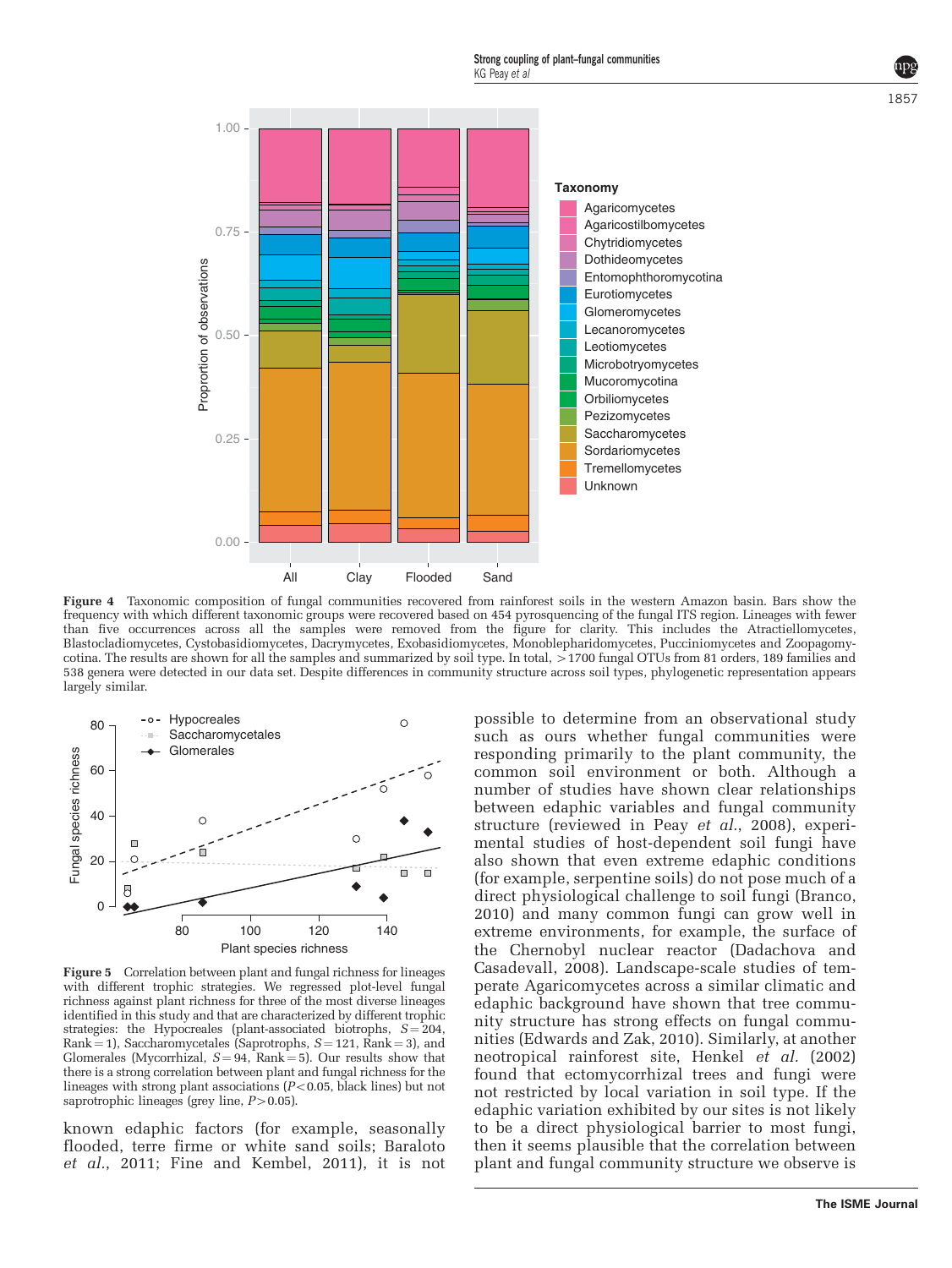driven, at least in part, by the direct effects of plants on fungal community structure. This could be driven by resource specialization by saprotrophs, particularly given the importance of secondary chemicals in tropical plant leaves or by host specificity of biotrophic pathogens or mutualists. The coupling of plant and fungal community structure through direct interactions is plausible given the strong ecological effects that have been demonstrated by fungi on plant communities ([Hansen and Goheen, 2000](#page-8-0); [Bever, 2002;](#page-8-0) [Klirono](#page-9-0)[mos, 2002](#page-9-0); [Arnold](#page-8-0) et al., 2003). However, whether or not these local interactions create strong links between plant and fungal communities at larger scales has received less study ([Feinstein and](#page-8-0) [Blackwood, 2012](#page-8-0); [McGuire](#page-9-0) et al., 2012). Our study suggests that local-scale ecological processes (for example, host specificity, habitat specificity) are at least strong enough to create some predictability in the suites of interacting plants and fungi observed across western Amazonian rainforests, despite the high diversity and spatial variability of the organisms in these communities.

Our findings regarding fungal community structure in this system may have implications for natural-enemy-mediated coexistence theories of rainforest tree species diversity. Despite the promise of coexistence theories involving natural enemies ([Gillett, 1962;](#page-8-0) [Janzen, 1970;](#page-9-0) [Connell, 1971](#page-8-0)), previous studies have not investigated the community structure of the organisms purported to provide the mechanism underlying negative density-depen-dence (Harms et al.[, 2000](#page-8-0); [Comita](#page-8-0) et al., 2010; [Mangan](#page-9-0) et al., 2010; Liu et al.[, 2012\)](#page-9-0). Even though much of the original work on density-dependent attack by natural enemies focused on insect herbivores [\(Janzen, 1970;](#page-9-0) [Connell, 1971](#page-8-0)), a growing body of empirical work has highlighted the important feedbacks between plants and soil-borne fungal pathogens and mycorrhizal fungi ([Augspurger,](#page-8-0) [1983;](#page-8-0) [van der Heijden](#page-9-0) et al., 1998; [Bever, 2002;](#page-8-0) [Klironomos, 2002\)](#page-9-0). This is perhaps not surprising given the potential virulence and host specificity ([Gilbert and Webb, 2007](#page-8-0)) of fungal pathogens as well as their long evolutionary history with plants. However, data on soil fungal communities have been lacking for the tropics, until very recently. Our study provides, at the least, some much needed molecular-based evidence that soil fungal communities show sufficient raw diversity and spatial turnover to be a powerful mechanism underlying natural-enemy-based coexistence of tropical rainforest tree species ([Gilbert, 2002](#page-8-0)).

Although our study does not directly test Janzen– Connell dynamics, it does provide a first-level test of some critical predictions based on the Janzen– Connell hypothesis. First, we showed that local fungal diversity tracks plant diversity across the forests we studied [\(Figure 1\)](#page-3-0). This result is consistent with some degree of host specificity in fungal communities. Our data also supported the Janzen–

Connell-based predictions that fungal  $\beta$ -diversity should be high and should be linked to plant  $\beta$ diversity. Patterns of spatial turnover in soil microbes are a topic of great interest in microbial ecology (Green et al.[, 2004](#page-8-0); [Horner-Devine](#page-9-0) et al., [2004](#page-9-0)), and microbes have long been thought to show high local diversity but low regional or global diversity [\(Bisby, 1943](#page-8-0); Green et  $\check{al}$ .[, 2004\)](#page-8-0). These patterns are hypothesized to be driven, at least partly, by the prolific dispersal capabilities of microbial organisms. Recent studies of ectomycorrhizal fungi from the neotropics show similar communities over large geographical areas [\(Smith](#page-9-0) et al.[, 2011, 2013](#page-9-0)), indicating limited dispersal barriers at the timescales over which these regional communities assemble. Truly unlimited dispersal, however, would negate the distance-dependent mortality necessary for microbial pathogens to regulate plant coexistence under Janzen–Connell dynamics because host-specific microbes would be ubiquitous. However, recent studies have challenged the high dispersal capacity of soil fungi (Peay *[et al.](#page-9-0)*, [2012](#page-9-0)), such that most diversity is unique to an individual sample [\(Amend](#page-8-0) et al., 2010), and similarity between samples generally decays over a few meters (reviewed in Peay *et al.*[, 2008](#page-9-0)). Jaccard distance between two samples represents the proportion of species unique to individual samples. In our study, on average  $>90\%$  of the fungal specieslevel OTUs were unique to a given soil sample, even within a single plot. Thus, the soil fungal community encountered by a tree seedling will vary dramatically depending on where it establishes. In addition, despite the fact that few species of trees or fungi were shared across plots in this diverse system, community similarity of plants and fungi was positively correlated. These two findings, namely that the fungal community is spatially variable and is linked to plant species identities, are consistent with the Janzen–Connell requirements for dispersal limitation and host specificity. Our findings, coupled with the growing evidence for fungal dispersal limitation ([Galante](#page-8-0) et al., 2011; Peay et al.[, 2012](#page-9-0)) and host specificity ([Gilbert and Webb, 2007](#page-8-0); [Liu](#page-9-0) et al.[, 2012\)](#page-9-0), are consistent with the patchy distribution necessary for Janzen–Connell dynamics to be effective in maintaining patterns of high community richness in high-diversity tree communities.

A strong caveat in applying our results directly to Janzen–Connell theories, and in the general utility of next generation sequencing in microbial ecology, is the difficulty in assigning trophic strategies to fungi based solely on DNA sequences. This is due to poor coverage in online genetic repositories (particularly for tropical systems), the paucity of natural history knowledge for most species and the polyphyletic nature of ecological strategies in Fungi [\(Berbee, 2001\)](#page-8-0). We find a stronger correlation between plant species richness and fungal lineage OTU richness for lineages that are known to contain pathogens (Hypocreales) and mycorrhizal fungi (Glomerales) relative to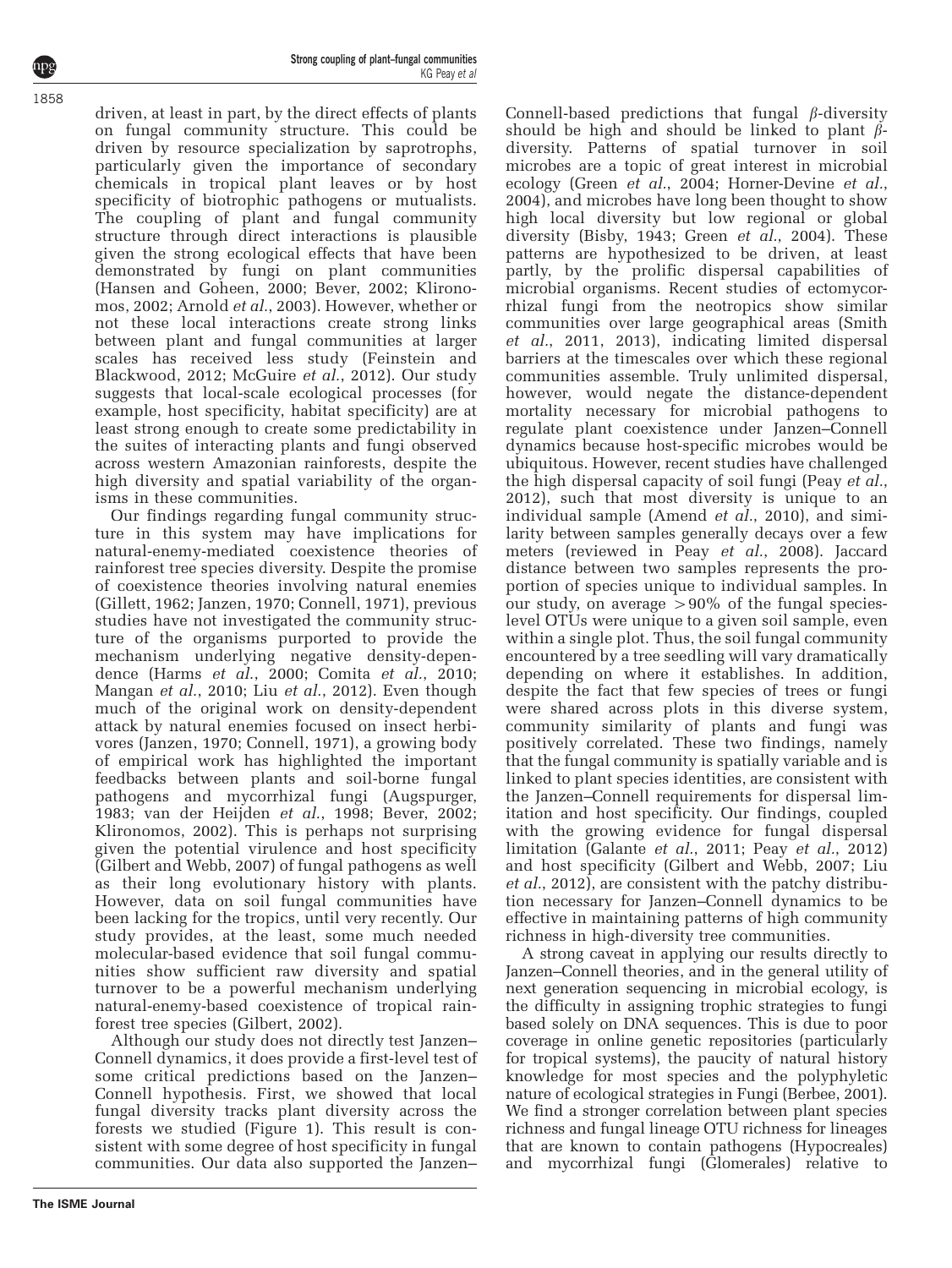saprotrophs (Saccharomycetales). Although this is suggestive that biotic interactions structure the community differences we observe across forest types, most of the abundant clades in our study, such as the Hypocreales, Agaricales and Xylariales, include pathogens and saprotrophs ([Berbee, 2001\)](#page-8-0) as well as plant endophytes ([Arnold and Lutzoni, 2007](#page-8-0)). In addition, while the Saccharomycetales are primarily saprotrophs, as unicellular fungi they may not represent the same resource-acquisition strategies of filamentous saprotrophs. The utility of molecular data such as ours would increase greatly with better

sequence coverage from tropical biomes in online genetic databases. Greater sequence depth coupled with ecological characterization of isolates would allow for more accurate taxonomic classification of environmental sequences and assignment into ecological life history strategies.

Our study is among the first to provide a detailed picture of soil fungal community structure in tropical forests using next-generation sequencing methods. Overall, fungal diversity was high, at around 1700 species-level OTUs using a 97% sequence similarity cutoff. Comparison with diversity in other systems is difficult as there are still relatively few published studies examining soil fungal communities with next-generation sequence data. Working in a temperate forest, Buée *[et al.](#page-8-0)* [\(2009\)](#page-8-0) identified approximately 1000 OTUs with a slightly greater sequencing effort (166 000 vs 110 000 sequences). However, they analyzed fewer samples at greater sequence depth and did not use flowgram clustering to reduce pyrosequencing error ([Knight](#page-9-0) [and Reeder, 2010\)](#page-9-0). Using the 18S locus combined with 454 pyrosequencing, [McGuire](#page-9-0) et al. (2012) found much greater diversity (over 8000 fungal phylotypes) in another neotropical rainforest that might otherwise have been expected to be similar. The difficulty of such comparisons highlights the need for similar sampling and data processing methodology in order to facilitate comparative analyses. In addition, although molecular data provide a powerful window into the 'black box', it should always be interpreted with caution given the biases inherent in any methodology. 454 sequence counts for ITS data have been shown to be nonquantitative (Amend et al.[, 2010b\)](#page-8-0). Although we restricted our analyses to presence/absence data for this reason, high read abundance of Saccharomycetales in some samples could have been due to PCR or sequencing biases. These kinds of differences could arise due to ITS fragment size variation (the most abundant yeast taxa in our study had ITS1 lengths of only  $\sim 60$  bp; see also Toju *et al.*[, 2012\)](#page-9-0), DNA: biomass ratios in yeasts relative to filamentous fungi or both. Similarly, Cryptococcus (a Basidiomycete yeast) was highly abundant in the Buée et al. [\(2009\)](#page-8-0) study. Additionally, although our negative control samples were clean throughout the extraction and PCR process, we detected one species in a single sample that was clearly a lab contaminant (Suillus

pungens, a northern hemisphere ectomycorrhizal taxon). Similar results have been reported from other next-generation sequencing studies ([Tedersoo](#page-9-0) et al.[, 2010\)](#page-9-0) and indicate the ease with which single molecules can be detected using these methods. While all other taxa we examined appeared legitimate, automated detection of non-indigenous sequences is not possible given the large number of taxa and poor coverage of fungi in DNA databases. Although this does not suggest that the majority of 454 data is unreliable, it does suggest that caution should be exercised when interpreting next-generation sequencing results. Finally, while next-generation sequencing data provide a deeper look at fungal diversity relative to previous methods (for example, restriction fragment length polymorphism or cloning and sequencing), 454 sequencing of individual PCR reactions amplified from the same sample may differ in their species composition ([Tedersoo](#page-9-0) et al., [2010\)](#page-9-0). Sequencing a single PCR replicate at a depth of a few 100 sequences (as in this study) may not capture all fungal species in a sample and may exaggerate species turnover across samples. Improved protocols (for example, pooling of multiple PCR replicates) and/or sequencing platforms with deeper sequencing capabilities may resolve these problems in the future. This is one of the few fungal deep-sequencing studies from the Amazon basin and clearly more work is needed, using a variety of molecular approaches and additional sites, in order to substantiate the initial patterns we describe here.

# Conclusion

Fungi have a promising role in explaining the relative abundance and coexistence of plant species in terrestrial communities. This is particularly exciting in tropical forests where abiotic niche partitioning alone appears insufficient to explain coexistence ([Hubbell, 2001\)](#page-9-0). We show here that fungal community structure is strongly linked with plants, both in terms of species composition and species richness. These results shed important light on an understudied group of organisms in a an important ecosystem. Field experiments to characterize the ecology of fungi from these systems and to disentangle the biotic and abiotic drivers of fungal community structure are critical next steps in elucidating the important role of fungi in structuring tropical ecosystems.

# Conflict of Interest

The authors declare no conflict of interest.

# Acknowledgements

Support for KGP was provided by the National Science Foundation Grant DBI 1045658 and for PVAF and CB by a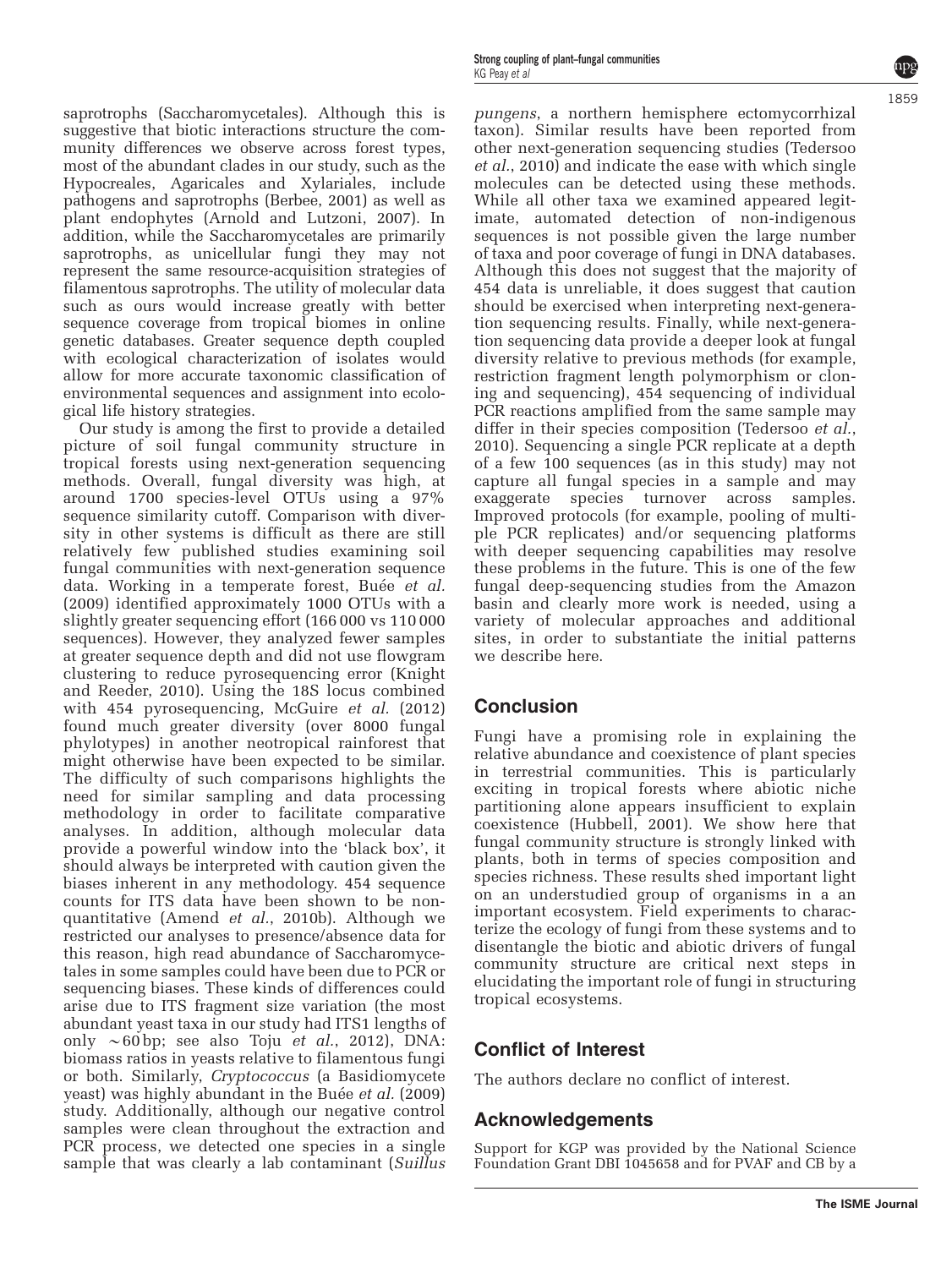<span id="page-8-0"></span>collaborative NSF Grant DEB-0743800/0743103. We thank Italo Mesones, Julio Sanchez, Julio Grandez Ríos, Tracy Misiewicz, Seth Kauppinen and Fabio Casado for help in field work and comments on previous versions of this manuscript.

# **References**

- Amend A, Samson R, Seifert KA, Bruns TD. (2010). Indoor fungal composition is geographically patterned and more diverse in temperate zones than in the tropics. Proc Natl Aacd Sci USA 107: 13748–13753.
- Anderson MJ. (2001). A new method for non-parametric multivariate analysis of variance. Aust Ecol 26: 32-46.
- Arnold AE, Lutzoni F. (2007). Diversity and host range of foliar fungal endophytes: are tropical leaves biodiversity hotspots? Ecology 88: 541–549.
- Arnold AE, Mejia LC, Kyllo D, Rojas EI, Maynard Z, Robbins N et al. (2003). Fungal endophytes limit pathogen damage in a tropical tree. Proc Natl Acad Sci USA 100: 15649–15654.
- Augspurger CK. (1983). Seed dispersal of the tropical tree, Platypodium elegans, and the escape of its seedlings from fungal pathogens. *J Ecol* 71: 759-771.
- Baraloto C, Rabaud S, Molto Q, Blanc L, Fortunel C, Hérault B et al. (2011). Disentangling stand and environmental correlates of aboveground biomass in Amazonian forests. Global Change Biol 17: 2677–2688.
- Berbee ML. (2001). The phylogeny of plant and animal pathogens in the Ascomycota. Physiol Mol Plant Pathol 59: 165–187.
- Bever JD. (2002). Negative feedback within a mutualism: host-specific growth of mycorrhizal fungi reduces plant benefit. Proc R Soc B 269: 2595–2601.
- Bisby GR. (1943). Geographical distribution of fungi. Bot Rev 9: 466–482.
- Branco S. (2010). Serpentine soils promote ectomycorrhizal fungal diversity. Mol Ecol 19: 5566–5576.
- Buée M, Reich M, Murat C, Morin E, Nilsson RH, Uroz S et al. (2009). 454 Pyrosequencing analyses of forest soils reveals an unexpectedly high fungal diversity. New Phytologist 184: 449–456.
- Caporaso JG, Kuczynski J, Stombaugh J, Bittinger K, Bushman FD, Costello EK et al. (2010). QIIME allows analysis of high-throughput community sequencing data. Nat Methods 7: 335–336.
- Comita LS, Muller-Landau HC, Aguilar S, Hubbell SP. (2010). Asymmetric density dependence shapes species abundances in a tropical tree community. Science 329: 330–332.
- Connell JH. (1971). On the role of natural enemies in preventing competitive exclusion in some marine animals and in rain forest trees. In: Den Boer PJ, Gradwell GR (eds). Dynamics of Populations. PUDOC: Wageningen, the Netherlands, pp 298–312.
- Connell JH. (1978). Diversity in tropical rain forests and coral reefs—high diversity of trees and corals is maintained only in a non-equilibrium state. Science 199: 1302–1310.
- Dadachova E, Casadevall A. (2008). Ionizing radiation: how fungi cope, adapt, and exploit with the help of melanin. Curr Opin Microbiol 11: 525–531.
- Edgar RC, Haas BJ, Clemente JC, Quince C, Knight R. (2011). UCHIME improves sensitivity and speed of chimera detection. Bioinformatics 27: 2194–2200.
- Edgar RC. (2010). Search and clustering orders of magnitude faster than BLAST. Bioinformatics 26: 2460–2461.
- Edwards IP, Zak DR. (2010). Phylogenetic similarity and structure of Agaricomycotina communities across a forested landscape. Mol Ecol 19: 1469–1482.
- Falkowski PG, Fenchel T, Delong EF. (2008). The microbial engines that drive Earth's biogeochemical cycles. Science 320: 1034–1039.
- Feinstein LM, Blackwood CB. (2012). Taxa-area relationship and neutral dynamics influence the diversity of fungal communities on senesced tree leaves. Environ Microbiol 14: 1488–1499.
- Fine PVA, García-Villacorta R, Pitman NCA, Mesones I, Kembel SW. (2010). A floristic study of the white-sand forests of Peru. Ann Missouri Botanical Garden 97: 283–305.
- Fine PVA, Kembel SW. (2011). Phylogenetic community structure and phylogenetic turnover across space and edaphic gradients in western Amazonian tree communities. Ecography 34: 552–565.
- Finlay BJ. (2002). Global dispersal of free-living microbial eukaryote species. Science 296: 1061-1063
- Friesen ML, Porter SS, Stark SC, von Wettberg EJ, Sachs JL, Martinez-Romero E. (2011). Microbially mediated plant functional traits. Annu Rev Ecol Evol Systematics 42: 23–46.
- Galante TE, Horton TR, Swaney DP. (2011). 95% of basidiospores fall within one meter of the cap- a field and modeling based study. Mycologia 103: 1175–1183.
- Gardes M, Bruns T. (1993). ITS primers with enhanced specificity for basidiomycetes—application to the identification of mycorrhizae and rusts. Mol Ecol 2: 113–118.
- Gaston KJ. (2000). Global patterns in biodiversity. Nature 405: 220–227.
- Gilbert GS, Ferrer A, Carranza J. (2002). Polypore fungal diversity and host density in a moist tropical forest. Biodiversity Conservation 11: 947–957.
- Gilbert GS, Sousa WP. (2002). Host specialization among wood-decay polypore fungi in a Caribbean mangrove forest. Biotropica 34: 396–404.
- Gilbert GS, Webb CO. (2007). Phylogenetic signal in plant pathogen-host range. PNAS 104: 4979–4983.
- Gilbert GS. (2002). Evolutionary ecology of plant diseases in natural ecosystems. Annu Rev Phytopathol 40: 13–43.
- Gillett JB. (1962). Pest pressure, an underestimated factor in evolution. Systematics Assoc Publ 4: 37–46.
- Green JL, Holmes AJ, Westoby M, Oliver I, Briscoe D, Dangerfield M et al. (2004). Spatial scaling of microbial eukaryote diversity. Nature 432: 747–750.
- Gullison RE, Frumhoff PC, Canadell JG, Field CB, Nepstad DC, Hayhoe K *et al.* (2007). Tropical forests and climate policy. Science 316: 985–986.
- Hansen EM, Goheen EM. (2000). Phellinus weirii and other native root pathogens as determinants of forest structure and process in western North America. Annu Rev Phytopathol 38: 515–539.
- Harms KE, Wright SJ, Calderon O, Hernandez A, Herre EA. (2000). Pervasive density-dependent recruitment enhances seedling diversity in a tropical forest. Nature 404: 493–495.
- Hawksworth D. (1991). The fungal dimension of biodiversity—magnitude, significance and conservation. Mycol Res 95: 641–655.

**The ISME Journal**